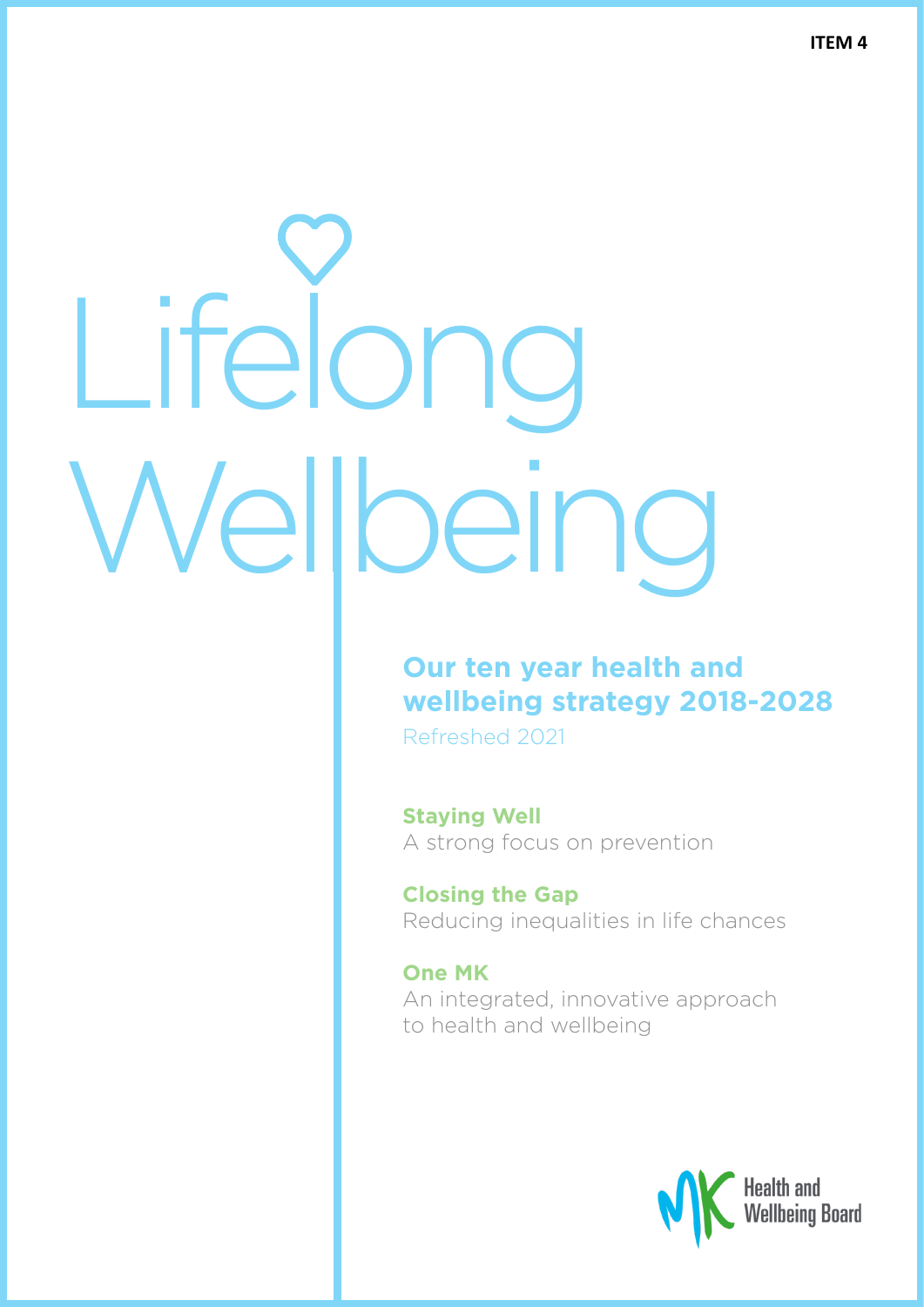### Our Stratec

Being healthy is about much more than the absence of illness or disease. It's about being able to lead fulfilling lives. and to be actively involved in families and communities. In short, it's about **Lifelong Wellbeing** for everyone.

Covid-19 has affected the physical and mental health of people across all age groups. It also reminded us how important factors like where people live and the jobs they do impact health. Some of the important risk factors, such as overweight and obesity, for severe illness from Covid-19 are preventable. This underscores the importance of a focus on Lifelong Wellbeing for everyone.

To help more people achieve this, our strategy sets out what we will do. The priorities have been shaped by the views and experiences of our residents, partners and stakeholders and are based on a detailed analysis of the evidence – which we call our Joint Strategic Needs Assessment (JSNA). If you would like a copy of this, go to **www.milton-keynes.gov.uk/jsna**

All the partners represented on the Health and Wellbeing board have signed up to addressing these priorities in both their day to day work and through special projects. We want everyone to support them and help us make MK a place where everyone can enjoy Lifelong Wellbeing.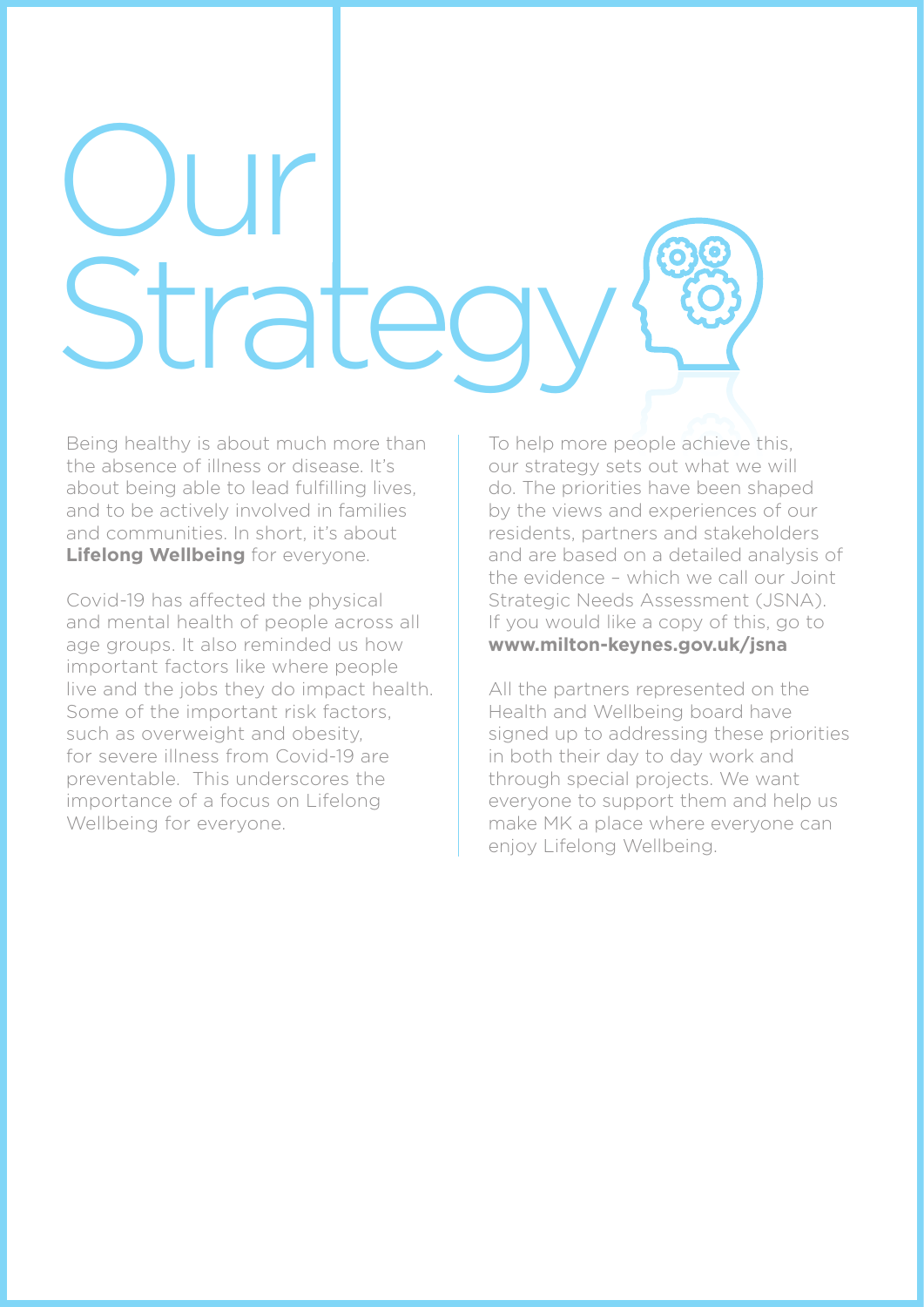## Starting<br>Well

### **What we know**

The first 1,001 days from conception to age two is crucial for lifelong wellbeing. Families are the most important influence on a child in the early years.

Good emotional health and wellbeing improves a person's life chances. Over half of all mental illness starts before the age of 14 years and 75% develops by the mid-20s.

Adverse childhood experiences (such as a parent's substance misuse, social deprivation, or abuse) can mean poor health and social outcomes in later life.

Covid-19 has had a significant negative impact on children's education and their mental wellbeing. Significantly more children are now receiving free school meals, and the economic impact of Covid-19 risks pushing more children into poverty in the next year.

### **Areas to focus on**

- 2,000 children are supported by social care at any one time
- Almost one in ten 5-16 year olds have mental health issues
- More than one in ten children are obese
- One in five children living in poverty
- Higher than average infant morality per 1,000 live births

### **Priorities**



 Stop all forms of abuse, including neglect and the impact it has on children and young people



Help children and young people to better mental health



Prevent smaller problems from escalating and needing specialist social care and health services



Make it easier for children and young people to eat well and become more active



Improve the life chances of children and young people with special educational needs and disabilities



Promote access to green spaces and public transport for children and young people



Support the wellbeing of all pregnant women

For more information visit **www.milton-keynes.gov.uk/jsna**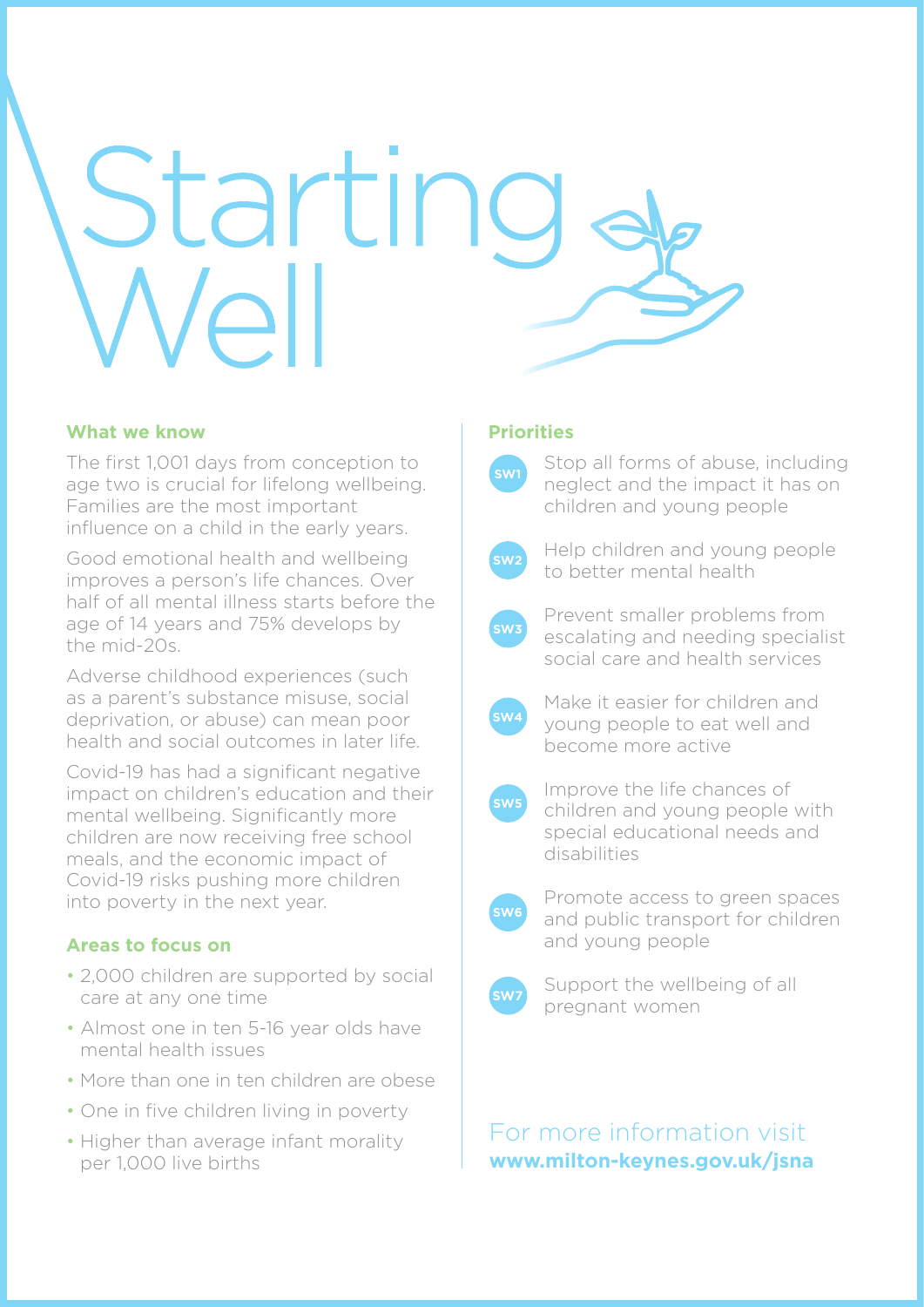### **IVING** Vello

### **What we know**

How and where we live, work and play can have a strong impact on our health and wellbeing.

Living in multi-occupancy households and certain jobs (e.g. working in social care) are important risk factors for Covid-19.

Income, employment, education, housing quality and crime play a role in physical and mental health.

Strong social networks can increase resilience and the ability of people to support themselves.

Unhealthy behaviours cause 40% of premature mortality and smoking is still the greatest single health risk. Many older people had prolonged periods of isolation in 2020 due to Covid-19.

Obesity increases the risk of severe illness from Covid-19 by 70%.

### **Areas to focus on**

- 45% of women survivors of domestic abuse suffer mental or emotional problems
- One in six adults has a mental health problem like anxiety or depression
- Great obesity in the adult population in comparison to UK
- Increasing levels of homelessness: total homelessness in MK rose by 26% from 2016 to 2017 (the national rise was 15%)
- There will be around 2,000 adults with autism by 2020

### **Priorities**



Stop all forms of abuse and exploitation, including domestic abuse



Improve the lives of everyone living with mental illness through raised awareness and more effective support services



Reduce the risk of heart disease, cancer and stroke through increasing healthy living and reducing smoking and alcohol consumption



Tackle the number of rough sleepers and the rise of households in temporary accommodation and reduce low quality house



Improve the detection and management of long term conditions



Maximise the use of local organisations including pharmacists to provide more advice and guidance in the community



Ensure people with autism receive earlier diagnosis, access to high quality information and more employment opportunities



Improve support and opportunities for carers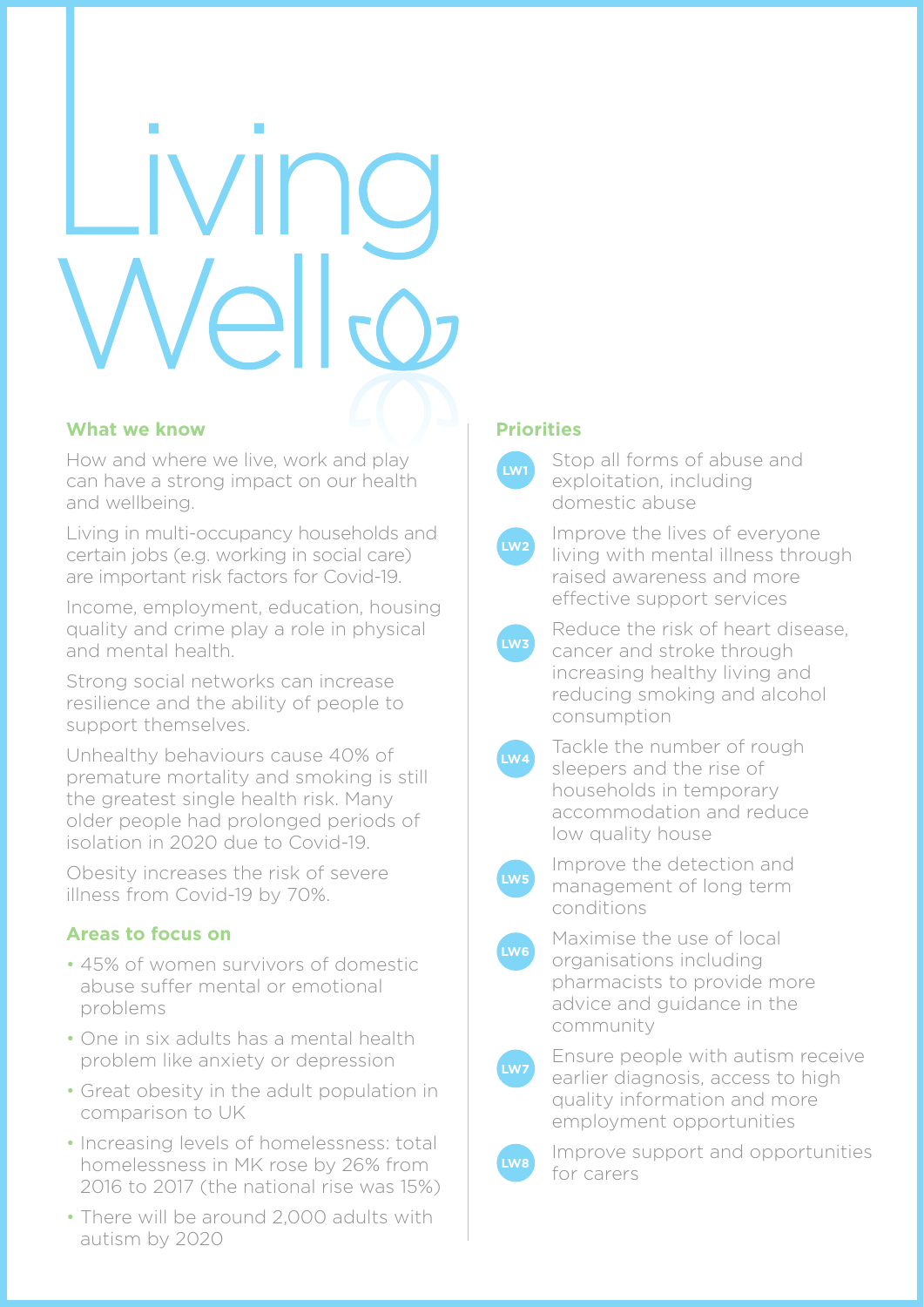### **What we know**

Health and social care will need to adapt to growing numbers of older people.

Nearly a third of older people live alone and social isolation is a contributing factor to over 60% of preventable illness.

Many older people had prolonged periods of isolation in 2020 due to Covid-19.

Lack of social support increases the risk of hospital admission, readmission, and longer stays in hospital.

Depression remains the most common mental health need for older people.

Healthier behaviours and independence can increase the number of our 'healthy years'.

### **Areas to focus on**

- The number of people aged 85 and over in MK is expected to increase by 86% from 4,300 in 2017 to 8,000 by 2030
- Fewer residents at the end of their lives are supported to be able to die in the place they choose
- The number of people with dementia in MK is expected to increase from 2,400 in 2017 to 3,300 by 2025
- Premature deaths are above average
- Social isolation is a contributing factor to over 60% of preventative illness

### **Priorities**



Older citizens are supported to stay healthy and maintain their independence



Promote choice and control for older citizens, helping them to live at home, with adaptations where needed, for as long as possible



Develop high quality out of hospital services to reduce the need for hospital admission and get people home safely and quickly



Support people at the end of their lives to be able to die in a place of their choice



Increase earlier diagnosis of dementia through raised awareness and more effective services



Promote positive mental health and reduce social isolation through strengthening social support and social networks



Respond in a positive and proactive way to the needs of our ageing population